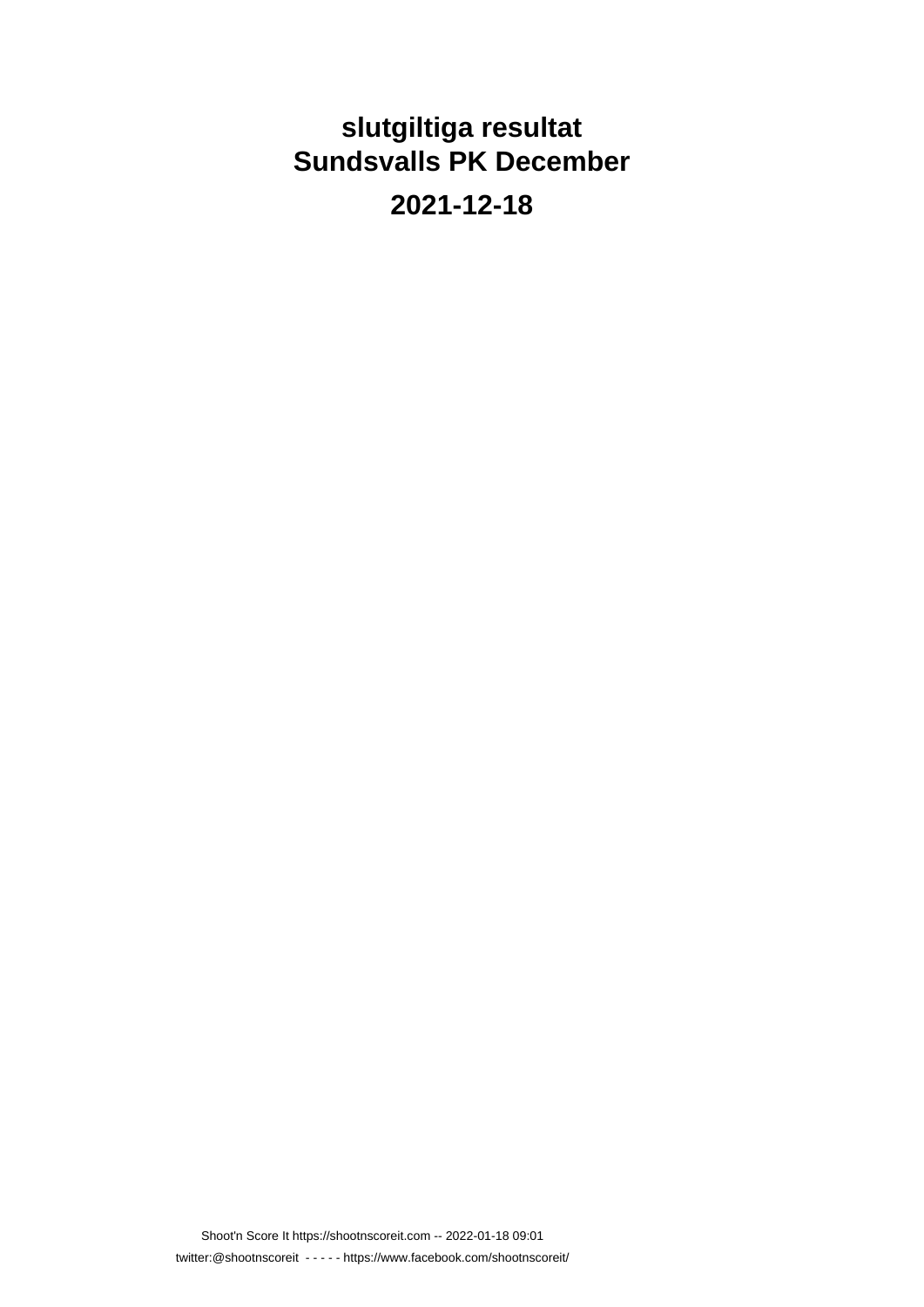#### **OPEN results**

| #.     | <b>MATCH</b><br><b>PROCENT</b> | <b>MATCH</b><br><b>POÄNG</b> | Tävlande<br>#. Namn    | DIV   |   | CAT CLS REG | #ICS   |
|--------|--------------------------------|------------------------------|------------------------|-------|---|-------------|--------|
|        | 100.00                         | 376.0229                     | 23. Fredrik Holmstrand | -Open |   | <b>SWE</b>  |        |
| ົ<br>∠ | 73.45                          | 276.1828                     | 12. Erik Willner       | +Open | S | <b>SWE</b>  | eriwil |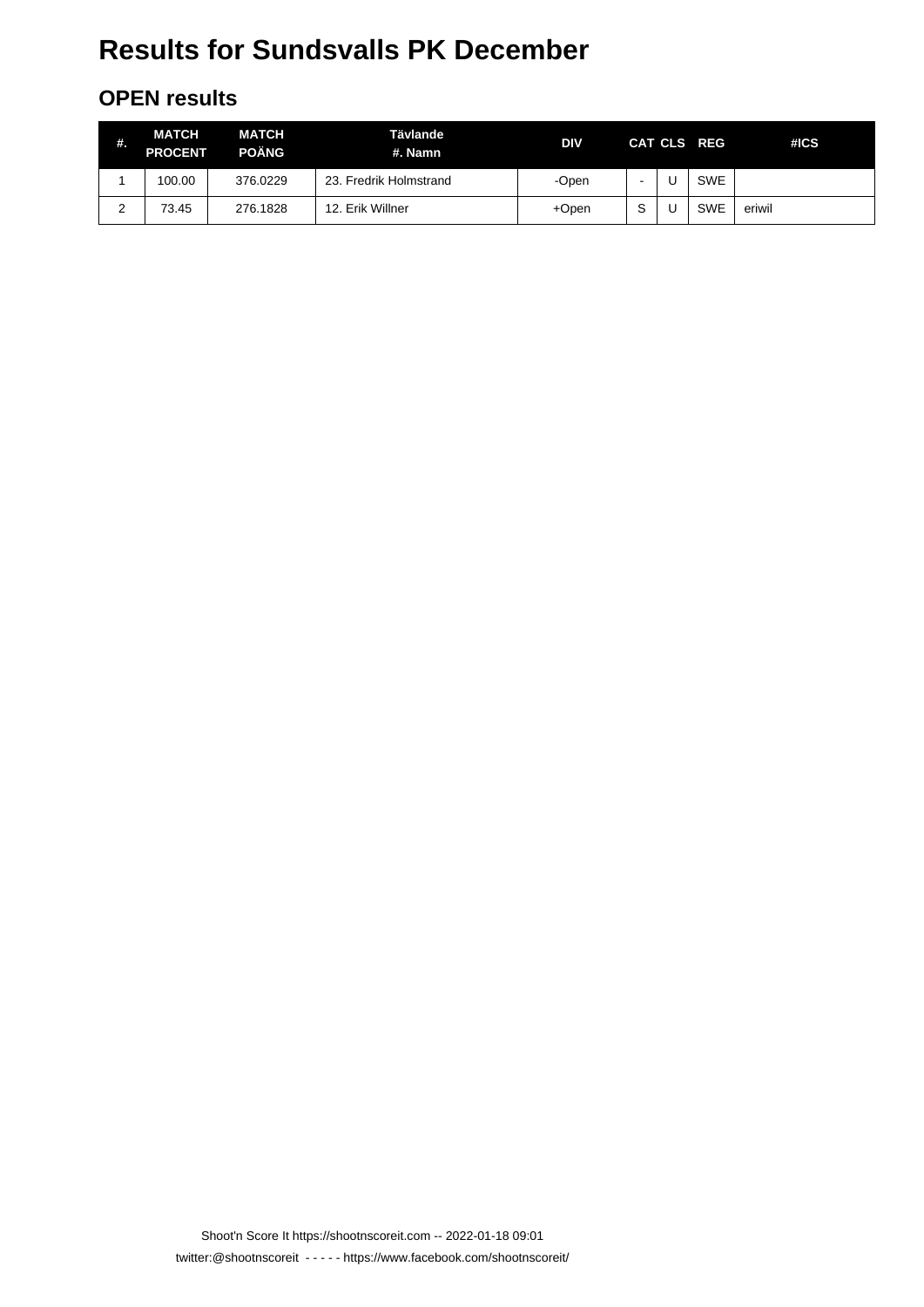#### **STANDARD results**

| #. | <b>MATCH</b><br><b>PROCENT</b> | <b>MATCH</b><br><b>POÄNG</b> | Tävlande<br>#. Namn  | <b>DIV</b> |                          | CAT CLS REG | #ICS        |
|----|--------------------------------|------------------------------|----------------------|------------|--------------------------|-------------|-------------|
|    | 100.00                         | 353.4091                     | 8. Lars-Göran Dehlin | -Standard  | $\,$                     | <b>SWE</b>  | larsa       |
| 2  | 97.68                          | 345.2018                     | 13. Mats Parhammar   | +Standard  | S                        | <b>SWE</b>  | mapa        |
| 3  | 78.71                          | 278.1791                     | 10. Daniel Bergström | -Standard  | $\overline{\phantom{a}}$ | <b>SWE</b>  | thepirate77 |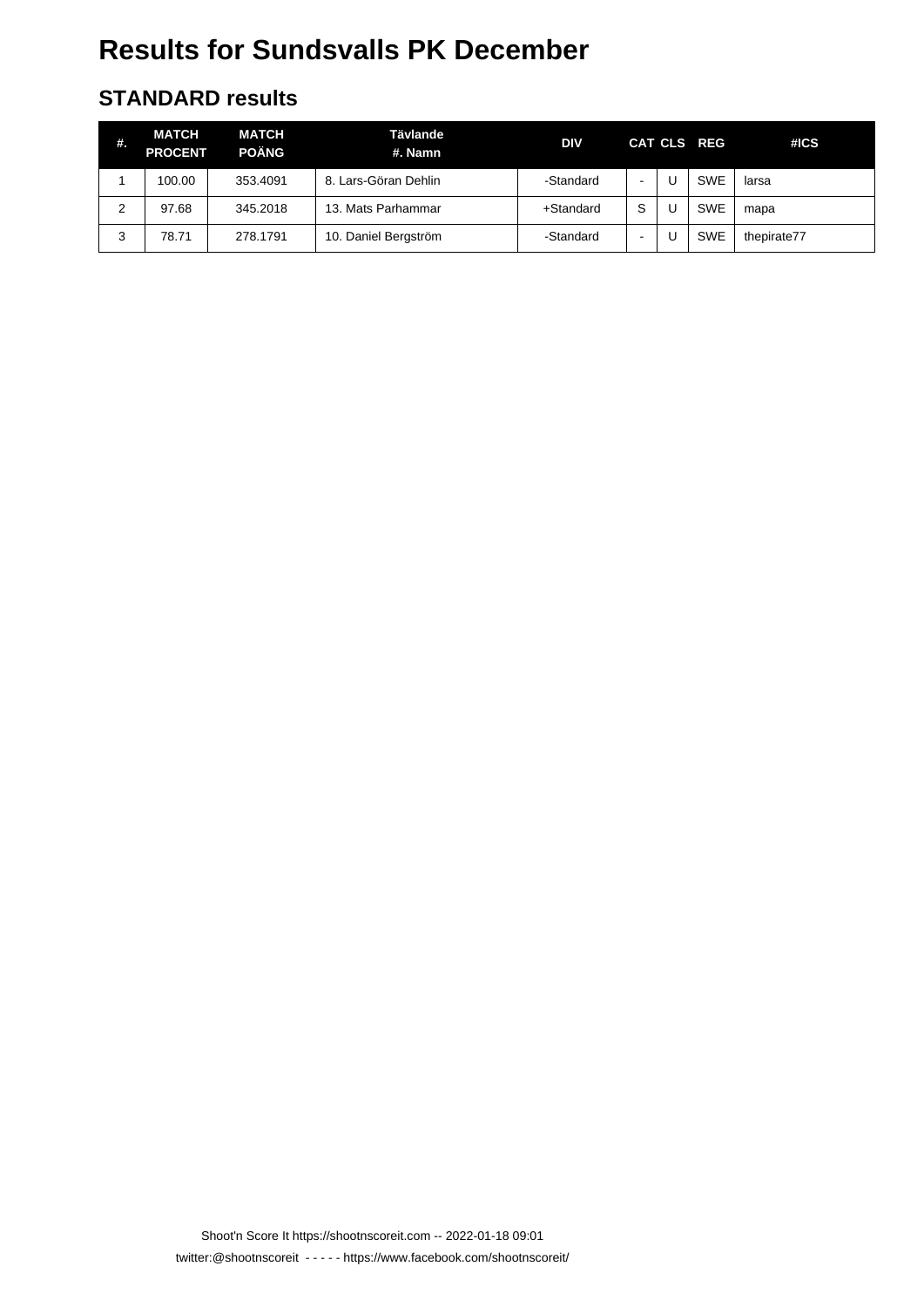#### **PRODUCTION results**

| #. | <b>MATCH</b><br><b>PROCENT</b> | <b>MATCH</b><br><b>POÄNG</b> | <b>Tävlande</b><br>#. Namn | <b>DIV</b>  |                          |   | CAT CLS REG | #ICS   |
|----|--------------------------------|------------------------------|----------------------------|-------------|--------------------------|---|-------------|--------|
|    | 100.00                         | 371.6515                     | 17. Robert Johansson       | -Production | $\overline{\phantom{a}}$ | U | <b>SWE</b>  | rj84   |
| 2  | 86.30                          | 320.7175                     | 15. Peter Svedberg         | -Production | S                        | U | <b>SWE</b>  | svedde |
| 3  | 82.64                          | 307.1286                     | 14. William Parhammar      | -Production | J                        | U | <b>SWE</b>  | thelaw |
| 4  | 82.22                          | 305.5742                     | 3. Conny Valkebäck         | -Production | $\blacksquare$           | U | <b>SWE</b>  | ceve   |
| 5  | 66.53                          | 247.2700                     | 7. Zoran Matovic           | -Production | $\sim$                   | U | <b>SWE</b>  |        |
| 6  | 64.43                          | 239.4366                     | 22. Marcus Eriksson        | -Production | $\overline{\phantom{a}}$ | U | <b>SWE</b>  | marer  |
| 7  | 47.26                          | 175.6593                     | 19. Rasmus Rödén           | -Production | $\blacksquare$           | U | <b>SWE</b>  |        |
| 8  | 41.41                          | 153.8830                     | 18. Birk Ahlström          | -Production | J                        | U | <b>SWE</b>  |        |